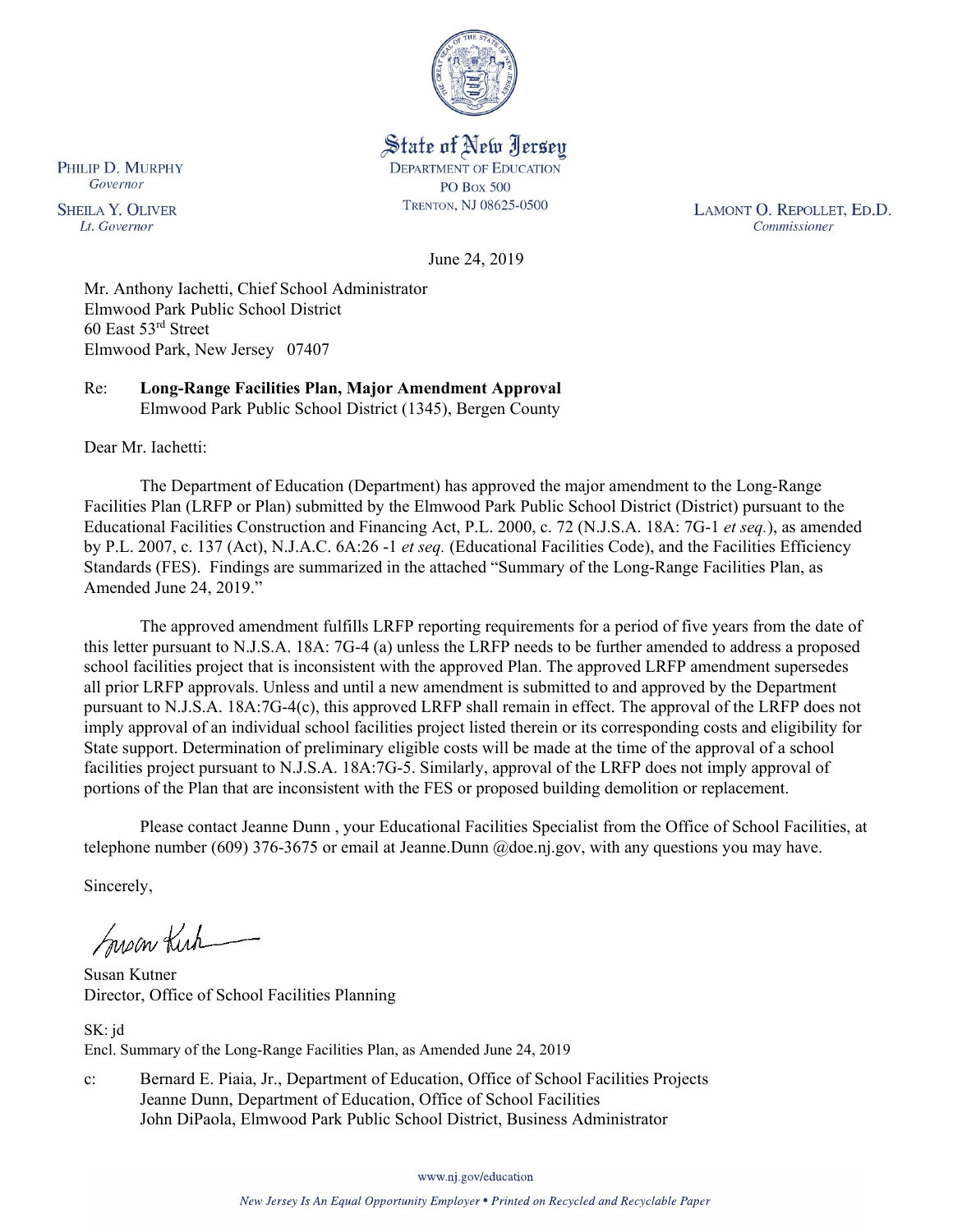# **Elmwood Park Public School District (1345) Summary of the Long-Range Facilities Plan, as Amended June 24, 2019**

The Department of Education (Department) has completed its review of the major amendment to the Long-Range Facilities Plan (LRFP or Plan) submitted by the Elmwood Park Public School District (District) pursuant to the Educational Facilities Construction and Financing Act, P.L. 2000, c. 72 (N.J.S.A. 18A: 7G-1 *et seq.*), as amended by P.L. 2007, c. 137 (Act), N.J.A.C. 6A:26-1 et seq. (Educational Facilities Code), and the Facilities Efficiency Standards (FES).

The following provides a summary of the District's approved amended LRFP. The summary is based on the standards set forth in the Act, the Educational Facilities Code, the FES, District-reported information in the Department's LRFP reporting system, and supporting documentation. The referenced reports in *italic* text are standard reports available on the Department's LRFP website.

### **1. Inventory Overview**

The District is classified as a Regular Operating District (ROD) for funding purposes. It provides services for students in grades PK-12.

The District identified existing and proposed schools, sites, buildings, rooms, and site amenities in its LRFP. Table 1 lists the number of existing and proposed district schools, sites, and buildings. Detailed information can be found in the *School Asset Inventory Report* and the *Site Asset Inventory Report.*

**As directed by the Department, school facilities projects that have received initial approval by the Department and have been approved by the voters, if applicable, are represented as "existing" in the LRFP.** Approved projects that include new construction and/or the reconfiguration/reassignment of existing program space are as follows: n/a.

#### **Table 1: Number of Schools, School Buildings, and Sites**

|                                              | <b>Existing</b> | <b>Proposed</b> |
|----------------------------------------------|-----------------|-----------------|
| Number of Schools (assigned DOE school code) |                 |                 |
| Number of School Buildings <sup>1</sup>      |                 |                 |
| Number of Non-School Buildings <sup>2</sup>  |                 |                 |
| Number of Vacant Buildings                   |                 |                 |
| Number of Sites                              |                 |                 |

*1 Includes district-owned buildings and long-term leases serving students in district-operated programs 2 Includes occupied district-owned buildings not associated with a school, such as administrative or utility buildings*

Based on the existing facilities inventory submitted by the District:

- Schools using leased buildings (short or long-term):  $n/a$
- Schools using temporary classroom units (TCUs), excluding TCUs supporting construction: n/a
- Vacant/unassigned school buildings:  $n/a$
- Other Considerations: Memorial middle and high schools, 050 and 060, share a building.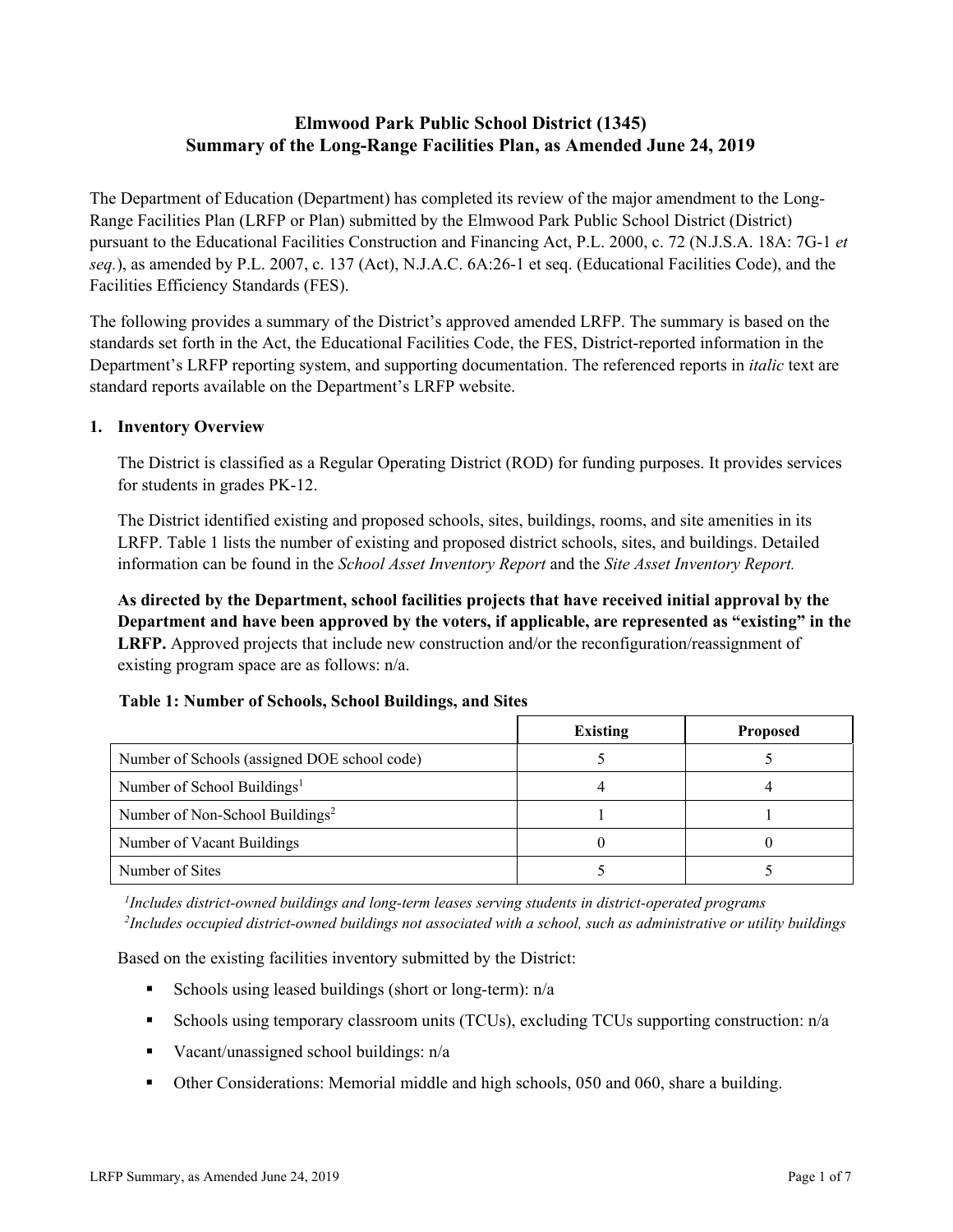**FINDINGS** The Department has determined that the proposed inventory is adequate for approval of the District's LRFP amendment. However, the LRFP determination does not imply approval of an individual school facilities project listed within the LRFP; the District must submit individual project applications for project approval.

# **2. District Enrollments**

The District determined the number of students, or "proposed enrollments," to be accommodated for LRFP planning purposes on a district-wide basis and in each school.

The Department minimally requires the submission of a standard cohort-survival projection. The cohortsurvival method projection method forecasts future students based upon the survival of the existing student population as it moves from grade to grade. A survival ratio of less than 1.00 indicates a loss of students, while a survival ratio of more than 1.00 indicates the class size is increasing. For example, if a survival ratio tracking first to second grade is computed to be 1.05, the grade size is increasing by 5% from one year to the next. The cohort-survival projection methodology works well for communities with stable demographic conditions. Atypical events impacting housing or enrollments, such as an economic downturn that halts new housing construction or the opening of a charter or private school, typically makes a cohort-survival projection less reliable.

#### **Proposed enrollments are based on a standard cohort-survival enrollment projection.**

Adequate supporting documentation was submitted to the Department to justify the proposed enrollments. Table 2 provides a comparison of existing and projected enrollments. All totals include special education students.

| <b>Grades</b>                | <b>Existing Enrollments</b><br>2018-19 | <b>District Proposed Enrollments</b><br>2023-24 |
|------------------------------|----------------------------------------|-------------------------------------------------|
| PK (excl. private providers) | 45                                     | 45                                              |
| Grades K-5                   | 1,145                                  | 1,119                                           |
| Grades 6-8                   | 635                                    | 560                                             |
| Grades 9-12                  | 731                                    | 835                                             |
| Totals K-12                  | 2,556                                  | 2,559                                           |

#### **Table 2: Enrollments**

**FINDINGS** The Department has determined the District's proposed enrollments to be acceptable for approval of the District's LRFP amendment. The Department will require a current enrollment projection at the time an application for a school facilities project is submitted incorporating the District's most recent enrollments in order to verify that the LRFP's planned capacity is appropriate for the updated enrollments.

# **3. District Practices Capacity**

Based on information provided in the room inventories, *District Practices Capacity* was calculated for each school building to determine whether adequate capacity is proposed for the projected enrollments based on district scheduling and class size practices. The capacity totals assume instructional buildings can be fully utilized regardless of school sending areas, transportation, and other operational issues. The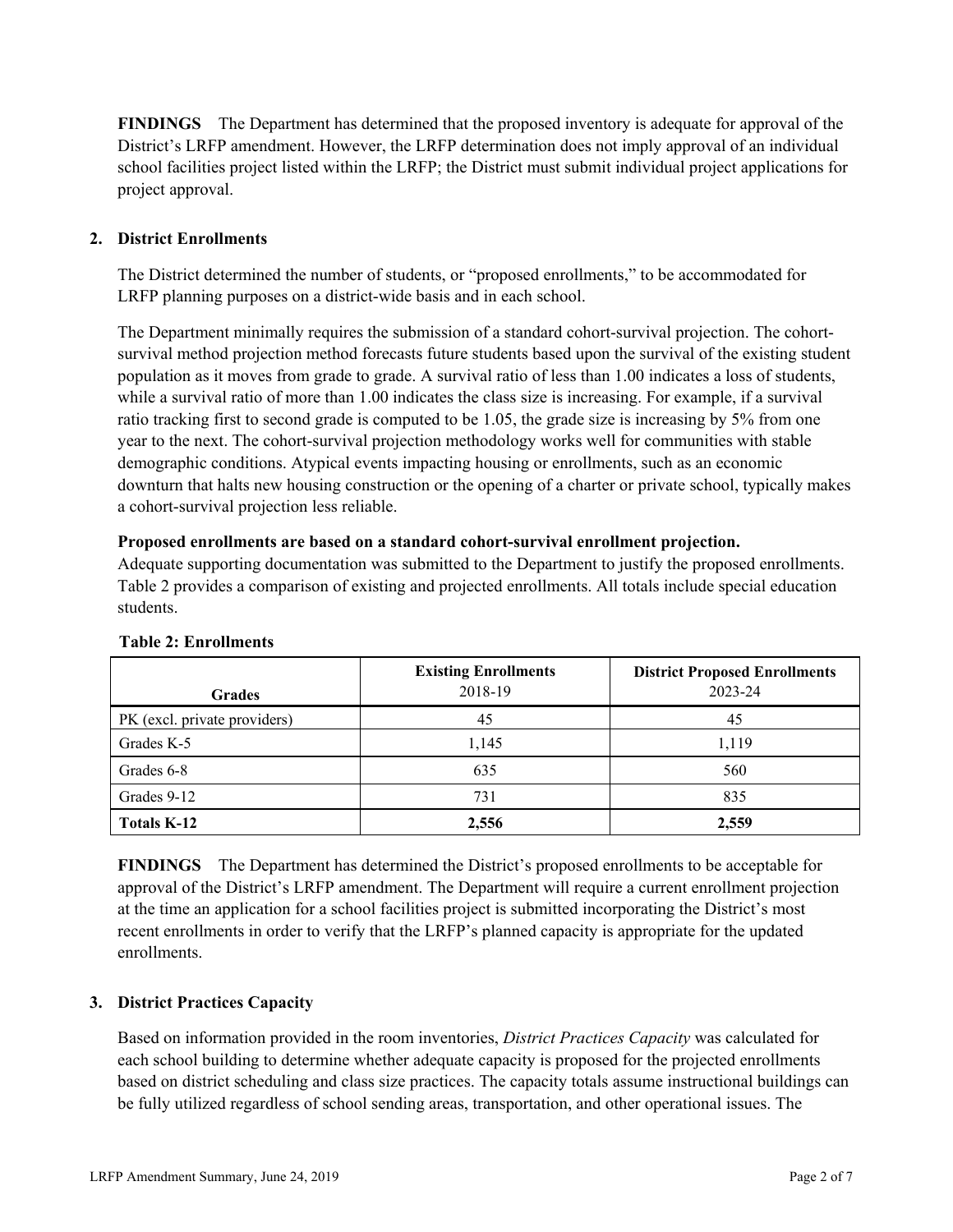calculations only consider district-owned buildings and long-term leases; short term leases and temporary buildings are excluded. A capacity utilization factor of 90% for classrooms serving grades K-8 and 85% for classrooms serving grades 9-12 is applied in accordance with the FES. No capacity utilization factor is applied to preschool classrooms.

In certain cases, districts may achieve adequate District Practices Capacity to accommodate enrollments but provide inadequate square feet per student in accordance with the FES, resulting in educational adequacy issues and "Unhoused Students." Unhoused students are considered in the "Functional Capacity" calculations used to determine potential State support for school facilities projects and are analyzed in Section 4.

Table 3 provides a summary of proposed enrollments and existing and proposed District-wide capacities. Detailed information can be found in the LRFP website reports titled *FES and District Practices Capacity Report, Existing Rooms Inventory Report, and Proposed Rooms Inventory Report.*

| <b>Grades</b>          | <b>Proposed</b><br><b>Enrollments</b> | <b>Existing</b><br><b>District</b><br><b>Practices</b><br>Capacity | <b>Existing</b><br>Deviation* | <b>Proposed</b><br><b>District</b><br><b>Practices</b><br>Capacity | <b>Proposed</b><br>Deviation* |
|------------------------|---------------------------------------|--------------------------------------------------------------------|-------------------------------|--------------------------------------------------------------------|-------------------------------|
| Elementary (PK-5)      | 1,164                                 | 1,128.00                                                           | $-36.00$                      | 1,128.00                                                           | $-36.00$                      |
| Middle $(6-8)$         | 560                                   | 672.00                                                             | 112.00                        | 672.00                                                             | 112.00                        |
| High $(9-12)$          | 835                                   | 723.00                                                             | $-112.00$                     | 723.00                                                             | $-112.00$                     |
| <b>District Totals</b> | 2,559                                 | 2,523.00                                                           | $-36.00$                      | 2,523.00                                                           | $-36.00$                      |

**Table 3: District Practices Capacity Analysis**

*\* Positive numbers signify surplus capacity; negative numbers signify inadequate capacity. Negative values for District Practices capacity are acceptable for approval if proposed enrollments do not exceed 100% capacity utilization.*

Considerations:

- **Based on the proposed enrollments and existing room inventories, the District is projected to have** inadequate capacity for the following grade groups, assuming all school buildings can be fully utilized: PK-5, 9-12
- Adequate justification has been provided by the District if the proposed capacity for a school significantly deviates from the proposed enrollments. Generally, surplus capacity is acceptable for LRFP approval if additional capacity is not proposed through new construction.

**FINDINGS**The Department has determined that proposed District capacity, in accordance with the proposed enrollments, is adequate for approval of the District's LRFP amendment. The Department will require a current enrollment projection at the time an application for a school facilities project is submitted, incorporating the District's most recent Fall Enrollment Report, in order to verify that the LRFP's planned capacity meets the District's updated enrollments.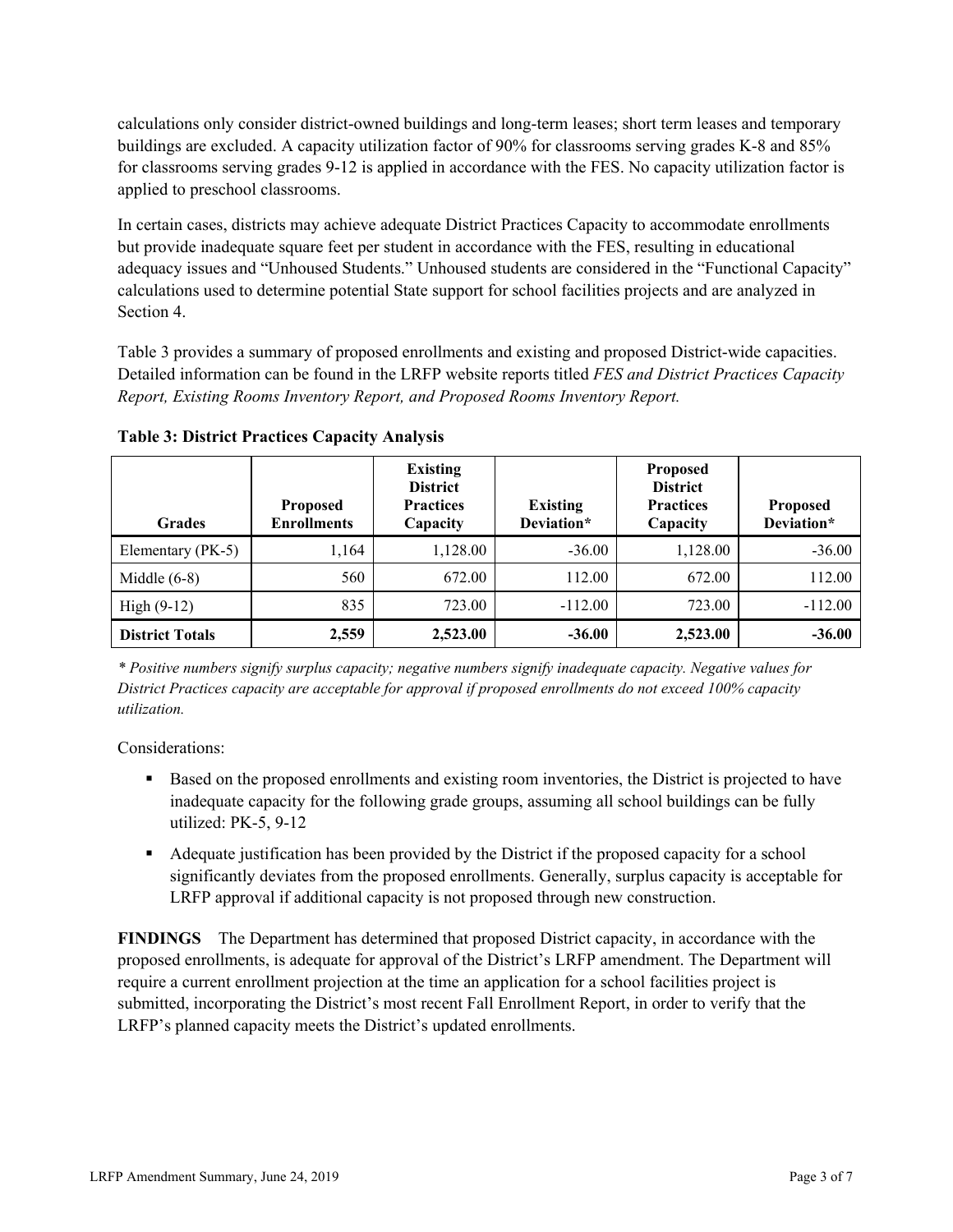### **4. Functional Capacity and Unhoused Students**

*Functional Capacity* was calculated and compared to the proposed enrollments to provide a preliminary estimate of Unhoused Students and new construction funding eligibility.

*Functional Capacity* is the adjusted gross square footage of a school building *(total gross square feet minus excluded space)* divided by the minimum area allowance per full-time equivalent student for the grade level contained therein. *Unhoused Students* is the number of students projected to be enrolled in the District that exceeds the Functional Capacity of the District's schools pursuant to N.J.A.C. 6A:26-2.2(c). *Excluded Square Feet* includes (1) square footage exceeding the FES for any pre-kindergarten, kindergarten, general education, or self-contained special education classroom; (2) grossing factor square footage *(corridors, stairs, mechanical rooms, etc.)* that exceeds the FES allowance, and (3) square feet proposed to be demolished or discontinued from use. Excluded square feet may be revised during the review process for individual school facilities projects.

Table 4 provides a preliminary assessment of the Functional Capacity, Unhoused Students, and Estimated Maximum Approved Area for each FES grade group. The calculations exclude temporary facilities and short-term leased buildings. School buildings proposed for whole or partial demolition or reassignment to a non-school use are excluded from the calculations pending project application review. If a building is proposed to be reassigned to a different school, the square footage is applied to the proposed grades after reassignment. Buildings that are not assigned to a school are excluded from the calculations. Detailed information concerning the calculations can be found in the *Functional Capacity and Unhoused Students Report* and the *Excluded Square Footage Report.*

|                                              | <b>PK/K-5</b> | $6 - 8$   | $9-12$    | <b>Total</b> |
|----------------------------------------------|---------------|-----------|-----------|--------------|
| Proposed Enrollments                         | 1,164         | 560       | 835       | 2,559        |
| FES Area Allowance (SF/student)              | 125.00        | 134.00    | 151.00    |              |
| <b>Prior to Completion of Proposed Work:</b> |               |           |           |              |
| <b>Existing Gross Square Feet</b>            | 134,257       | 69,501    | 103,631   | 307,389      |
| <b>Adjusted Gross Square Feet</b>            | 124,837       | 69,219    | 103,210   | 297,266      |
| <b>Adjusted Functional Capacity</b>          | 999.00        | 480.00    | 716.00    |              |
| <b>Unhoused Students</b>                     | 165.00        | 80.00     | 119.00    |              |
| Est. Max. Area for Unhoused Students         | 20,663.00     | 10,706.00 | 17,989.00 |              |
| <b>After Completion of Proposed Work:</b>    |               |           |           |              |
| Gross Square Feet                            | 134,257       | 69,501    | 103,631   | 307,295      |
| New Gross Square Feet                        | $\Omega$      | 0         | 0         | $\theta$     |
| <b>Adjusted Gross Square Feet</b>            | 124,837       | 69,219    | 103,210   | 297,266      |
| <b>Functional Capacity</b>                   | 999.00        | 480.00    | 716.00    |              |
| Unhoused Students after Construction         | 165.00        | 80.00     | 119.00    |              |
| Est. Max. Area Remaining                     | 20,663.00     | 10,706.00 | 17,989.00 |              |

**Table 4: Estimated Functional Capacity and Unhoused Students** 

Facilities used for non-instructional or non-educational purposes are ineligible for State support under the Act. However, projects for such facilities shall be reviewed by the Department to determine whether they are consistent with the District's LRFP and whether the facility, if it is to house students (full or part time)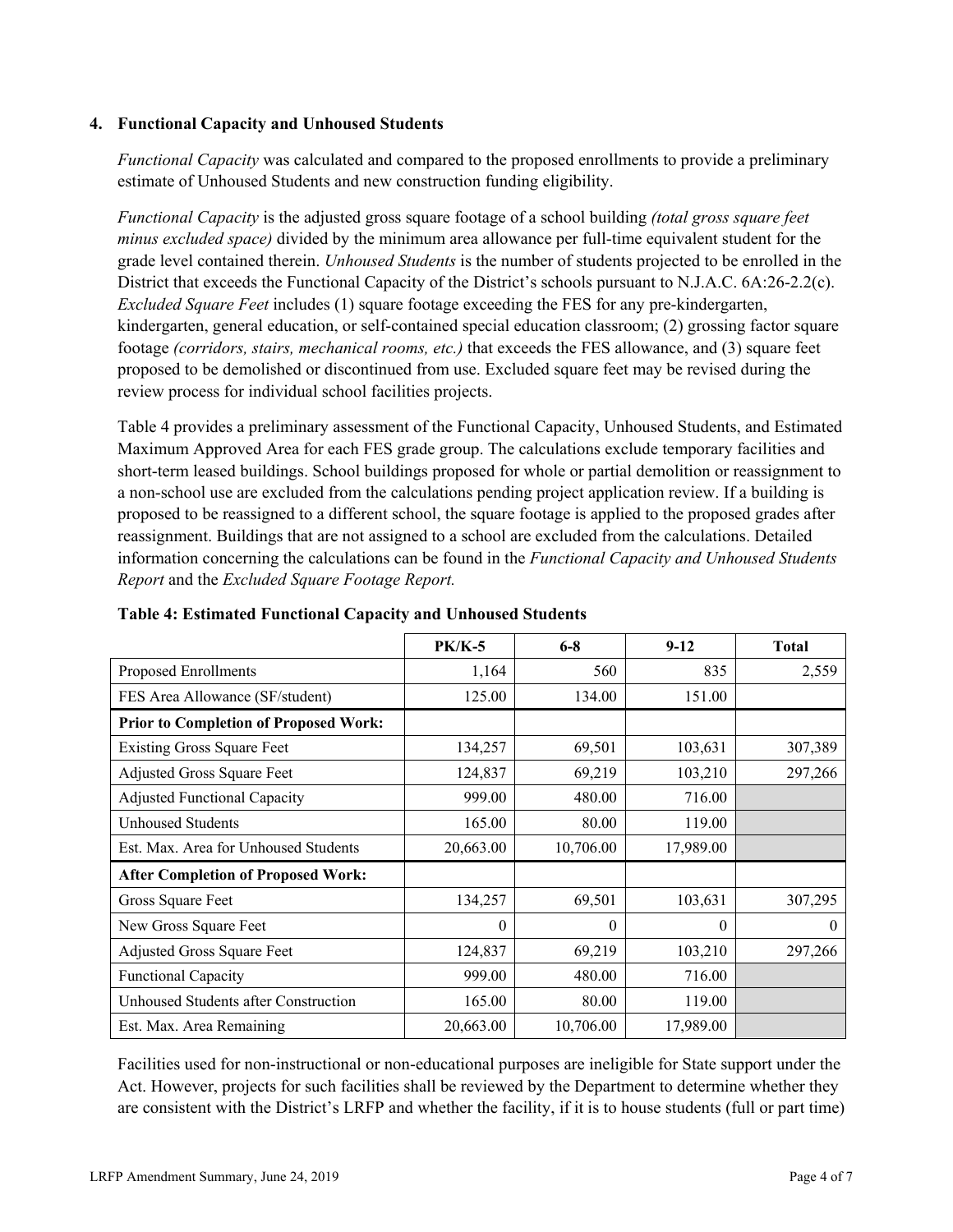conforms to educational adequacy requirements. These projects shall conform to all applicable statutes and regulations.

Estimated costs represented in the LRFP by the District are for capital planning purposes only. The estimates are not intended to represent preliminary eligible costs or final eligible costs of approved school facilities projects.

Considerations:

- The District does not have approved projects pending completion, as noted in Section 1, that impact the Functional Capacity calculations.
- **The Functional Capacity calculations** *exclude* square feet proposed for demolition or discontinuation for the following FES grade groups and school buildings pending a feasibility study and project review: n/a.
- Based on the preliminary assessment, the District has Unhoused Students prior to the completion of proposed work for the following FES grade groups: PK-5, 6-8, 9-12.
- New construction is proposed for the following FES grade groups:  $n/a$ .
- **Proposed new construction exceeds the estimated maximum area allowance for Unhoused** Students prior to the completion of the proposed work for the following grade groups: n/a.
- The District, based on the preliminary LRFP assessment, will have Unhoused Students after completion of the proposed LRFP work. If the District is projected to have Unhoused Students, adequate justification has been provided to confirm educational adequacy in accordance with Section 6 of this determination.

**FINDINGS** Functional Capacity and Unhoused Students calculated in the LRFP are preliminary estimates. Preliminary Eligible Costs (PEC) and Final Eligible Costs (FEC) will be included in the review process for specific school facilities projects. A feasibility study undertaken by the District is required if building demolition or replacement is proposed per N.J.A.C. 6A:26-2.3(b)(10).

# **5. Proposed Work**

The District assessed program space, capacity, and physical plant deficiencies to determine corrective actions. Capital maintenance, or *"system actions,"* address physical plant deficiencies due to operational, building code, and /or life cycle issues. Inventory changes, or *"inventory actions,*" add, alter, or eliminate sites, site amenities, buildings, and/or rooms.

The Act (N.J.S.A. 18A:7G-7b) provides that all school facilities shall be deemed suitable for rehabilitation unless a pre-construction evaluation undertaken by the District demonstrates to the satisfaction of the Commissioner that the structure might pose a risk to the safety of the occupants even after rehabilitation or that rehabilitation is not cost-effective. Pursuant to N.J.A.C. 6A:26-2.3(b)(10), the Commissioner may identify school facilities for which new construction is proposed in lieu of rehabilitation for which it appears from the information presented that new construction is justified, provided, however, that for such school facilities so identified, the District must submit a feasibility study as part of the application for the specific school facilities project. The cost of each proposed building replacement is compared to the cost of additions or rehabilitation required to eliminate health and safety deficiencies and to achieve the District's programmatic model.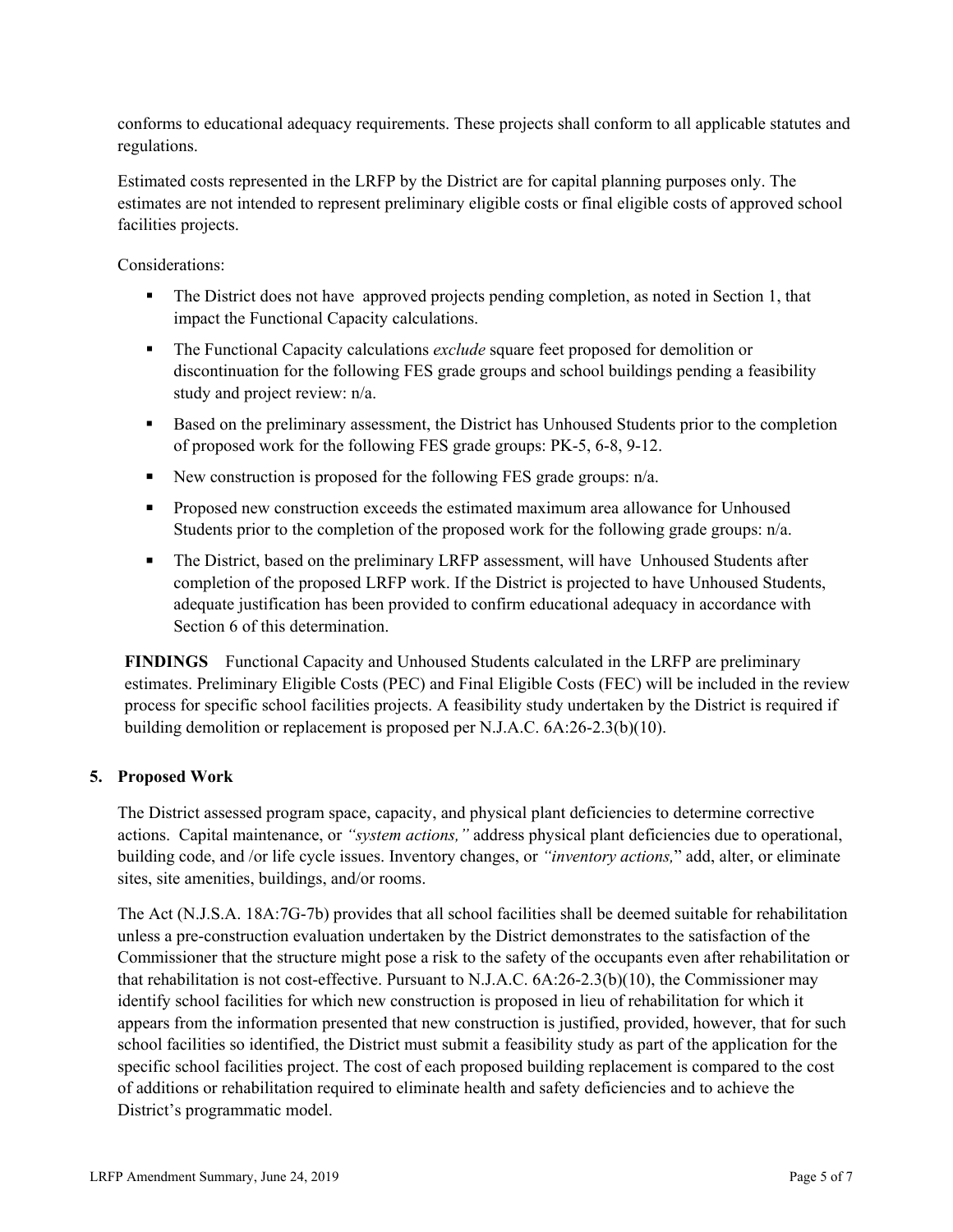Table 5 lists the scope of work proposed for each school based on the building(s) serving their student population. Detailed information can be found in the LRFP website reports titled *"School Asset Inventory," "LRFP Systems Actions Summary," and "LRFP Inventory Actions Summary."*

With the completion of the proposed work, the following schools are proposed to be eliminated: n/a; the following schools are proposed to be added: n/a.

| <b>Proposed Scope of Work</b>                                                                  | <b>Applicable Schools</b>              |
|------------------------------------------------------------------------------------------------|----------------------------------------|
| Renovation only (no new construction)                                                          |                                        |
| System actions only (no inventory actions)                                                     | Ganter Ave, Gilbert Ave, Sixteenth Ave |
| Existing inventory actions only (no systems actions)                                           | n/a                                    |
| Systems and inventory changes                                                                  | Memorial Middle/High                   |
| <b>New construction</b>                                                                        |                                        |
| Building addition only (no systems or existing inventory actions)                              | n/a                                    |
| Renovation and building addition (system, existing inventory,<br>and new construction actions) | n/a                                    |
| New building on existing site                                                                  | n/a                                    |
| New building on new or expanded site                                                           | n/a                                    |
| Site and building disposal (in addition to above scopes)                                       |                                        |
| Partial building demolition                                                                    | n/a                                    |
| Whole building demolition                                                                      | n/a                                    |
| Site and building disposal or discontinuation of use                                           | n/a                                    |

**Table 5. School Building Scope of Work**

**FINDINGS** The Department has determined that the proposed work is adequate for approval of the District's LRFP amendment. However, Department approval of proposed work in the LRFP does not imply the District may proceed with a school facilities project. The District must submit individual project applications with cost estimates for Department project approval. Both school facilities project approval and other capital project review require consistency with the District's approved LRFP.

#### **6. Proposed Room Inventories and the Facilities Efficiency Standards**

The District's proposed school buildings were evaluated to assess general educational adequacy in terms of compliance with the FES area allowance pursuant to N.J.A.C. 6A:26-2.2 and 2.3.

District schools are not proposed to provide less square feet per student than the FES after the completion of proposed work as indicated in Table 5.

**FINDINGS** The Department has determined that the District's proposed room inventories are adequate for LRFP approval. If school(s) are proposed to provide less square feet per student than the FES area allowance, the District has provided justification indicating that the educational adequacy of the facility will not be adversely affected and has been granted an FES waiver by the Department pending project submission and review. This determination does not include an assessment of eligible square feet for State support, which will be determined at the time an application for a specific school facilities project is submitted to the Department. The Department will also confirm that a proposed school facilities project